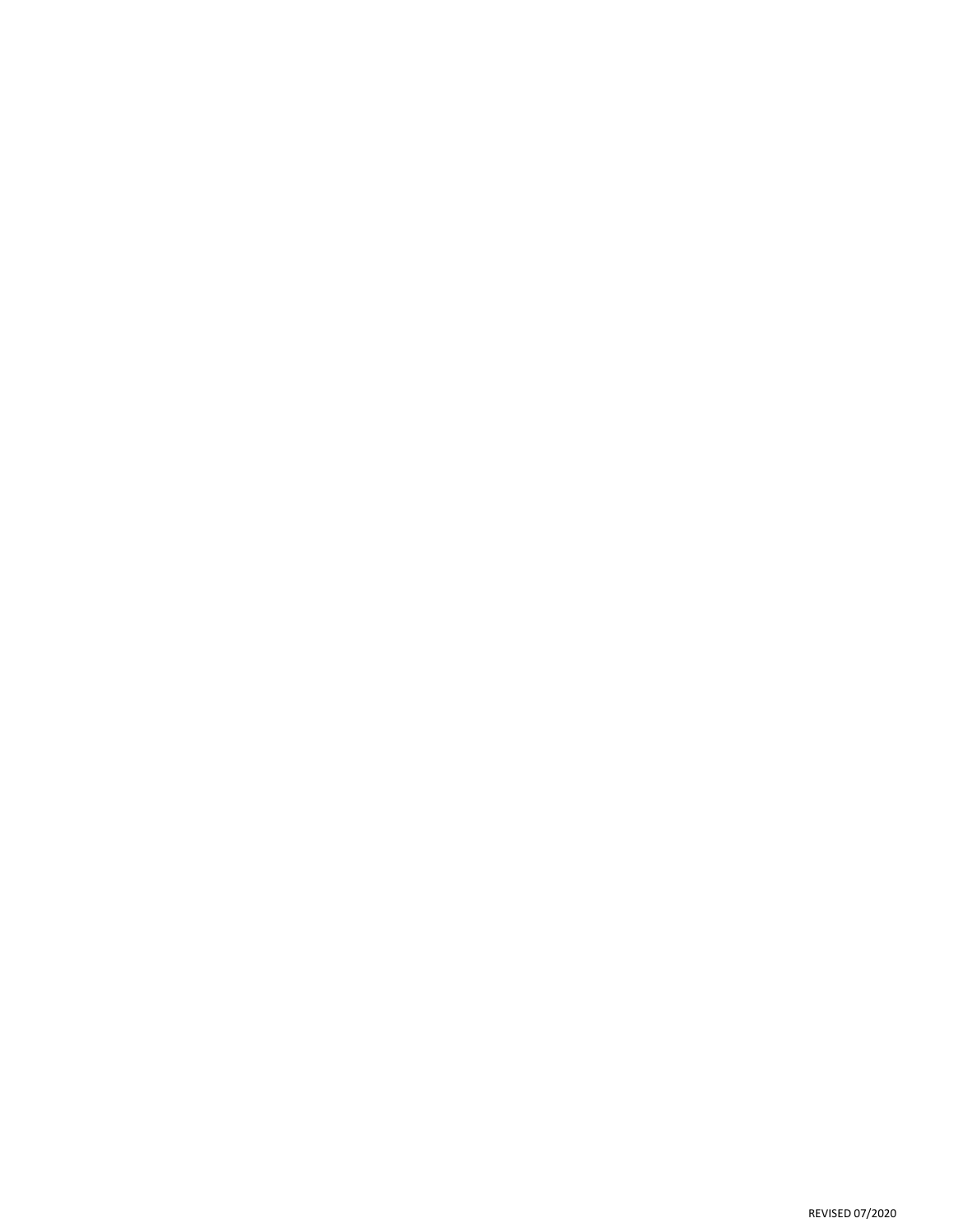

# **Residential Code Compliance Certificate**

### Energy Code Requirements of the 2015/2018 IRC (IECC)

City of Westworth Village – Permits Department: 817-710-2505 311 Burton Hill Rd., Westworth Village, TX 76114



**Form**

**I**

#### *Provide this form at building completion prior to final inspection*

|                                        |                                            | DUCT LEAKAGE TESTING VERIFICATION                                                                                                             |                                                                                                                                                |                                                                                                                                                                                                                                                                                                                                                                                                                                                                     |
|----------------------------------------|--------------------------------------------|-----------------------------------------------------------------------------------------------------------------------------------------------|------------------------------------------------------------------------------------------------------------------------------------------------|---------------------------------------------------------------------------------------------------------------------------------------------------------------------------------------------------------------------------------------------------------------------------------------------------------------------------------------------------------------------------------------------------------------------------------------------------------------------|
| $\Box$ Rough-In Test Option (R403.3.3) |                                            |                                                                                                                                               | $\Box$ Post Construction Option (R403.3.3)                                                                                                     |                                                                                                                                                                                                                                                                                                                                                                                                                                                                     |
|                                        | System #1 - CFM25                          |                                                                                                                                               | System #2- ____________CFM25 System #3 - ____________CFM25                                                                                     |                                                                                                                                                                                                                                                                                                                                                                                                                                                                     |
|                                        | System #4 - ___________CFM25               |                                                                                                                                               | System #5 - ____________CFM25 System #6 - ____________CFM25                                                                                    |                                                                                                                                                                                                                                                                                                                                                                                                                                                                     |
| company that constructs the structure. |                                            |                                                                                                                                               |                                                                                                                                                | I certify that I have conducted a duct leakage test and it has passed the requirements of the 2015 or 2018 International Energy Conservation Code.<br>I further certify that I am certified to perform duct leakage testing certified by national or state organizations as approved by the building official. I<br>certify I am an independent third-party entity, and have not installed the HVAC system; nor am I employed or have any financial interest in the |
|                                        |                                            |                                                                                                                                               |                                                                                                                                                |                                                                                                                                                                                                                                                                                                                                                                                                                                                                     |
|                                        |                                            |                                                                                                                                               |                                                                                                                                                |                                                                                                                                                                                                                                                                                                                                                                                                                                                                     |
|                                        |                                            |                                                                                                                                               |                                                                                                                                                |                                                                                                                                                                                                                                                                                                                                                                                                                                                                     |
|                                        |                                            | <b>BUILDING THERMAL ENVELOPE LEAKAGE TESTING VERIFICATION</b>                                                                                 |                                                                                                                                                |                                                                                                                                                                                                                                                                                                                                                                                                                                                                     |
|                                        |                                            | Building Thermal Envelope Leakage Testing (R402.4.1.2): _________________________                                                             |                                                                                                                                                |                                                                                                                                                                                                                                                                                                                                                                                                                                                                     |
|                                        |                                            |                                                                                                                                               | certify I am an independent third-party entity, nor am I employed or have any financial interest in the company that constructs the structure. | I certify that I have conducted an air leakage test and it has passed the requirements of the 2015 or 2018 International Energy Conservation Code.<br>I further certify that I am certified to perform air infiltration testing certified by national or state organizations as approved by the building official. I                                                                                                                                                |
|                                        |                                            |                                                                                                                                               |                                                                                                                                                |                                                                                                                                                                                                                                                                                                                                                                                                                                                                     |
|                                        |                                            |                                                                                                                                               |                                                                                                                                                |                                                                                                                                                                                                                                                                                                                                                                                                                                                                     |
|                                        |                                            | <b>COMPLIANCE STATEMENT</b>                                                                                                                   |                                                                                                                                                |                                                                                                                                                                                                                                                                                                                                                                                                                                                                     |
|                                        |                                            | provisions of the 2015 IECC, as amended, for the selected compliance approach.                                                                | We have concluded all inspections, testing and plan reviews of the above project and hereby declare it in compliance with the residential      |                                                                                                                                                                                                                                                                                                                                                                                                                                                                     |
| $\Box$ Option 1(a)                     |                                            | Prescriptive: Sections N1101.14 (R401) through N1104 (R404)                                                                                   |                                                                                                                                                |                                                                                                                                                                                                                                                                                                                                                                                                                                                                     |
| $\Box$ Option 1(b)<br>$\Box$ Option 2  |                                            |                                                                                                                                               | Prescriptive: REScheck™ UA Approach Only: Sections N1101.14 (R401)-N1104 (R404) (attach report)                                                |                                                                                                                                                                                                                                                                                                                                                                                                                                                                     |
| $\Box$ Option 3                        |                                            | Performance: Section N1105 (R405) Performance Approach (attach report)<br><b>ENERGY STAR Certified Homes<sup>®</sup> (attach certificate)</b> |                                                                                                                                                |                                                                                                                                                                                                                                                                                                                                                                                                                                                                     |
| $\Box$ Option 4                        |                                            | Energy Rating Index Compliance Alternative (ERI): Section N1106 (R406)                                                                        | ERI:                                                                                                                                           |                                                                                                                                                                                                                                                                                                                                                                                                                                                                     |
| $\Box$ Option #5                       |                                            | <b>ESL 4ACH<sup>50</sup> Tradeoff Code Equivalency Compliance</b>                                                                             |                                                                                                                                                |                                                                                                                                                                                                                                                                                                                                                                                                                                                                     |
|                                        |                                            |                                                                                                                                               |                                                                                                                                                |                                                                                                                                                                                                                                                                                                                                                                                                                                                                     |
|                                        |                                            |                                                                                                                                               |                                                                                                                                                |                                                                                                                                                                                                                                                                                                                                                                                                                                                                     |
|                                        |                                            |                                                                                                                                               |                                                                                                                                                |                                                                                                                                                                                                                                                                                                                                                                                                                                                                     |
|                                        | Printed Name & Title of Responsible Party: |                                                                                                                                               | If this template form is modified, the NCTCOG logo must be removed as it is no longer a NCTCOG approved template.                              |                                                                                                                                                                                                                                                                                                                                                                                                                                                                     |

Prepared July 2016,updated February 2018 by the Energy and Green Advisory Board of the Regional Codes Coordinating Committee, a committee of the North Central Texas Council of Governments (NCTCOG). www.nctcog.org/envir/codes.